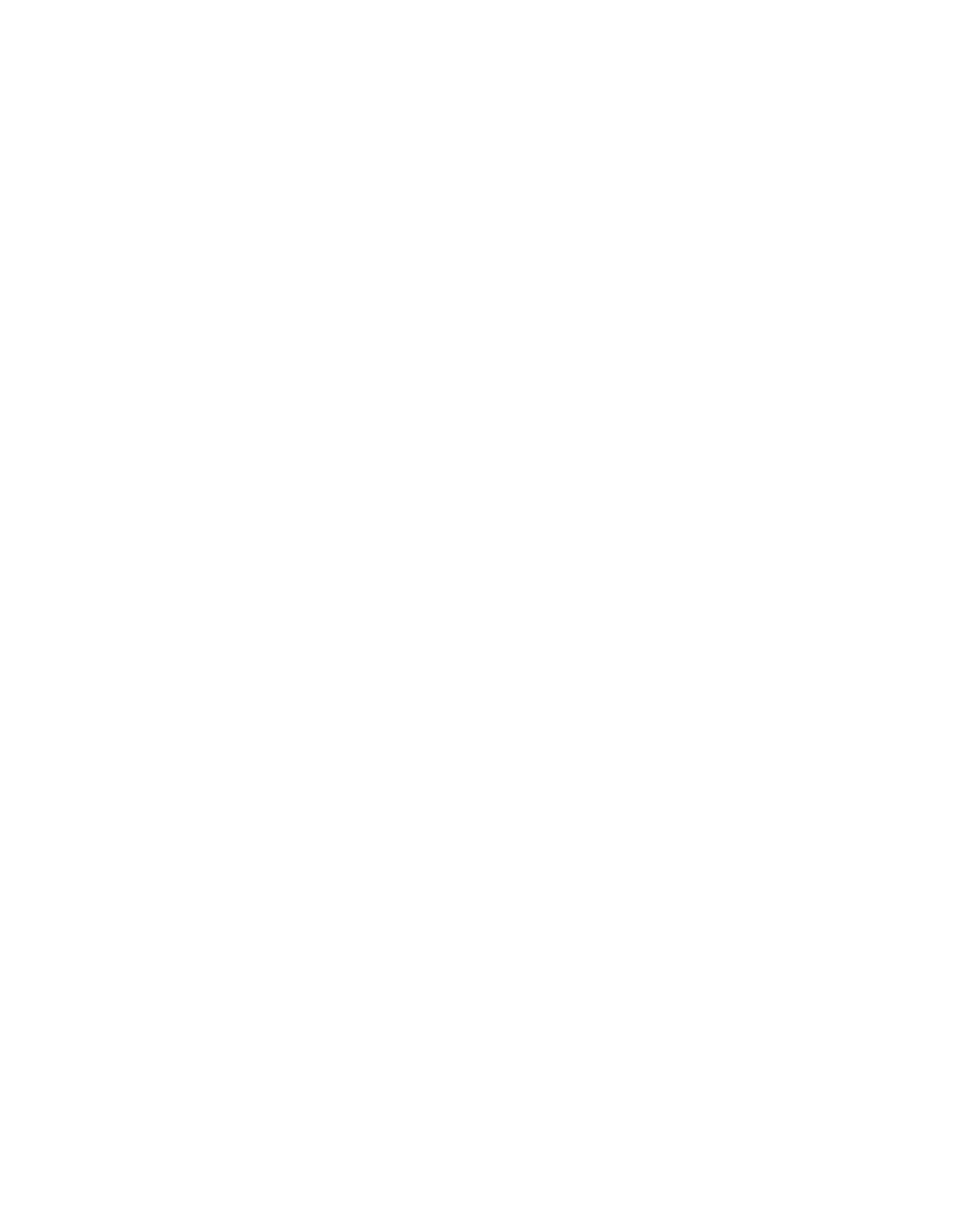

# **Assessing the Impact of Hurricanes Irene and Sandy on the Morphology and Modern Sediment Thickness on the Inner Continental Shelf Offshore of Fire Island, New York**

By William C. Schwab, Wayne E. Baldwin, and Jane F. Denny

Open-File Report 2015–1238

**U.S. Department of the Interior U.S. Geological Survey**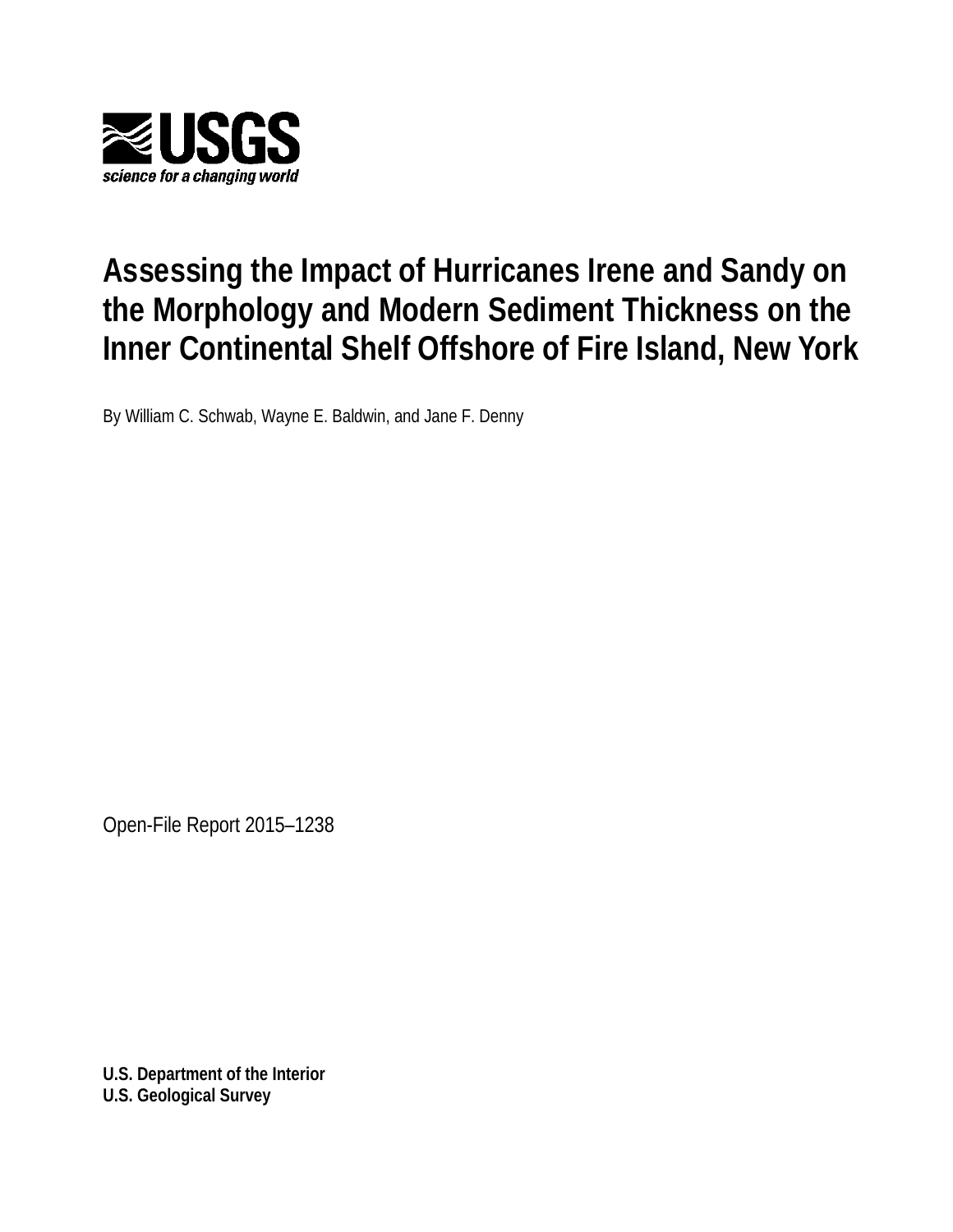#### **U.S. Department of the Interior**

SALLY JEWELL, Secretary

### **U.S. Geological Survey**

Suzette M. Kimball, Director

U.S. Geological Survey, Reston, Virginia: 2016

For more information on the USGS—the Federal source for science about the Earth, its natural and living resources, natural hazards, and the environment—visit <http://www.usgs.gov/> or call 1–888–ASK–USGS (1–888–275–8747).

For an overview of USGS information products, including maps, imagery, and publications, visi[t http://www.usgs.gov/pubprod/](http://www.usgs.gov/pubprod).

Any use of trade, firm, or product names is for descriptive purposes only and does not imply endorsement by the U.S. Government.

Although this information product, for the most part, is in the public domain, it also may contain copyrighted materials as noted in the text. Permission to reproduce copyrighted items must be secured from the copyright owner.

Suggested citation:

Schwab, W.C., Baldwin, W.E., and Denny, J.F., 2016, Assessing the impact of Hurricanes Irene and Sandy on the morphology and modern sediment thickness on the inner continental shelf offshore of Fire Island, New York: U.S. Geological Survey Open-File Report 2015–1238, 15 p.[, http://dx.doi.org/10.3133/ofr20151238.](http://dx.doi.org/10.3133/ofr20151238) 

ISSN 2331-1258 (online)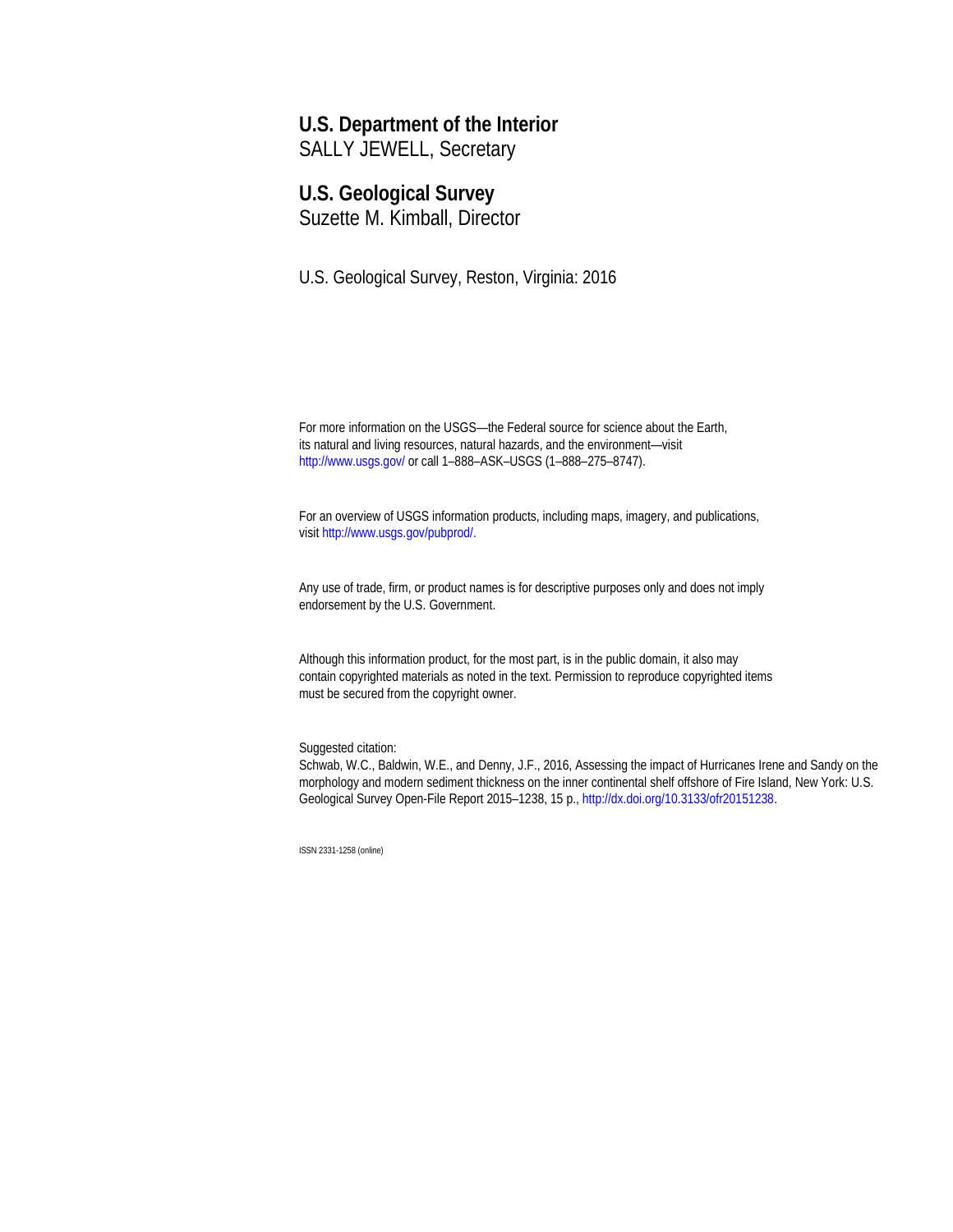## **Acknowledgments**

The authors thank the captain and crew of the motor vessel *Scarlett Isabella* and the research vessel *Shearwater* for their cooperation during the marine geophysical data acquisition. William Danforth, Charles Worley, Eric Moore, Seth Ackerman, and Alex Nichols, all with the U.S. Geological Survey, provided technical support at sea. Andrea Toran of the U.S. Geological Survey was extremely helpful in the publication of this report. The authors thank John Warner and David Foster of the U.S. Geological Survey for their helpful reviews of this manuscript.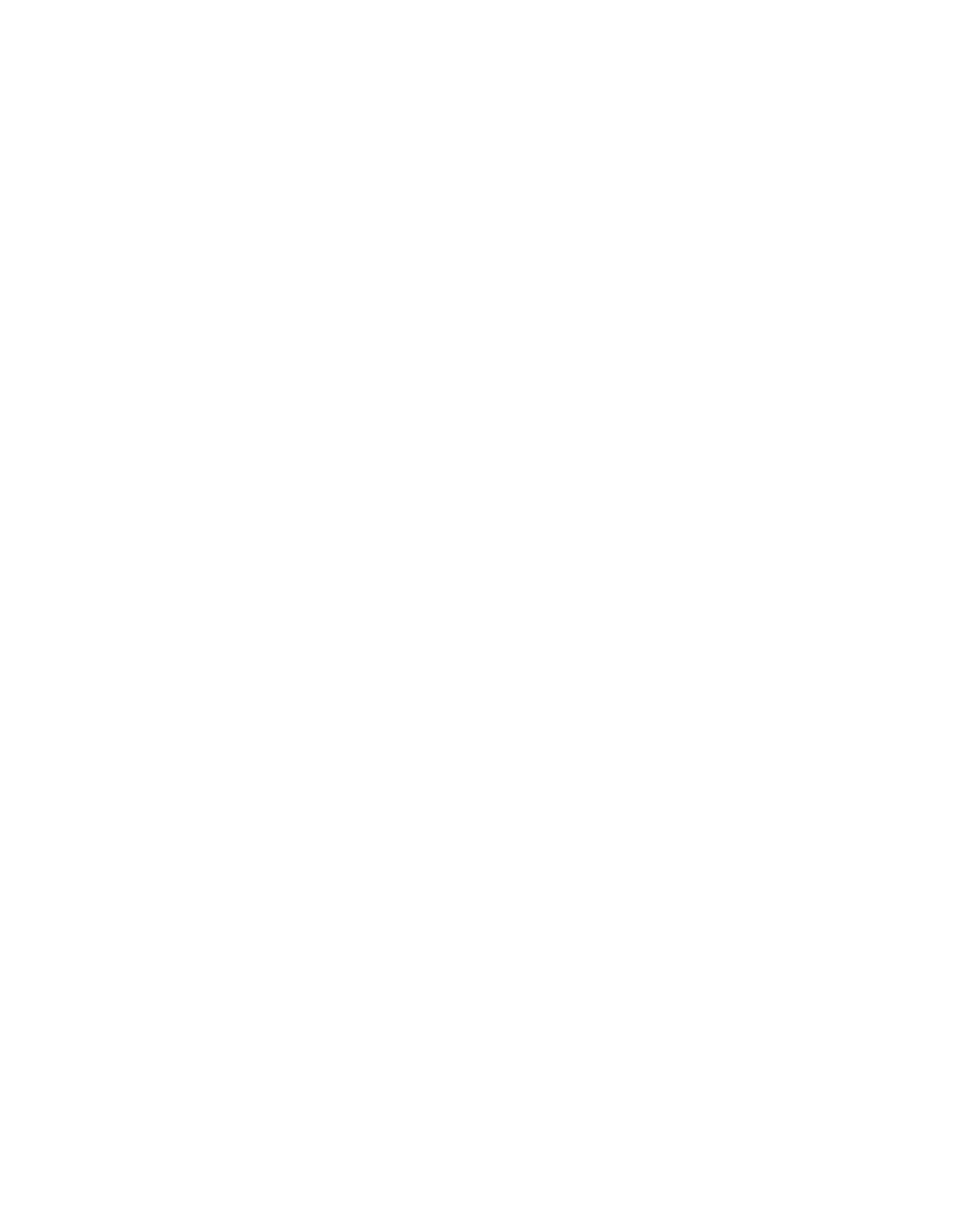# **Contents**

## **Figures**

| 2.               | A, Map showing the interpolated bathymetric surface generated from multibeam echosounder data<br>collected offshore of Fire Island, New York, in January 2014. Bathymetry is in meters below the North<br>American Vertical Datum of 1988. B and C, Maps illustrating isopachs of thickness of modern sediments |
|------------------|-----------------------------------------------------------------------------------------------------------------------------------------------------------------------------------------------------------------------------------------------------------------------------------------------------------------|
| 3.               | High-resolution chirp seismic-reflection profile illustrating the stratigraphic features and geometries                                                                                                                                                                                                         |
| $\overline{4}$ . | Maps showing A, acoustic backscatter data collected using the multibeam echosounder in 2014 and B,<br>transitions and distances between areas of high- and low-backscatter margins of common sea-floor<br>features digitized from 2011 and 2014 backscatter data. C, Graph illustrating the mean movement of    |
| 5.               | Maps showing A, backscatter and B, bathymetry collected in 2011 and 2014 in the vicinity of a borrow pit<br>$-13$                                                                                                                                                                                               |
| 6.               | Maps showing A, backscatter and B, bathymetry collected in 2011 and 2014 in an area of sorted bedforms                                                                                                                                                                                                          |
| 7 <sub>1</sub>   | Map showing change in modern sediment thickness in meters between the 2011 and 2014 surveys  15                                                                                                                                                                                                                 |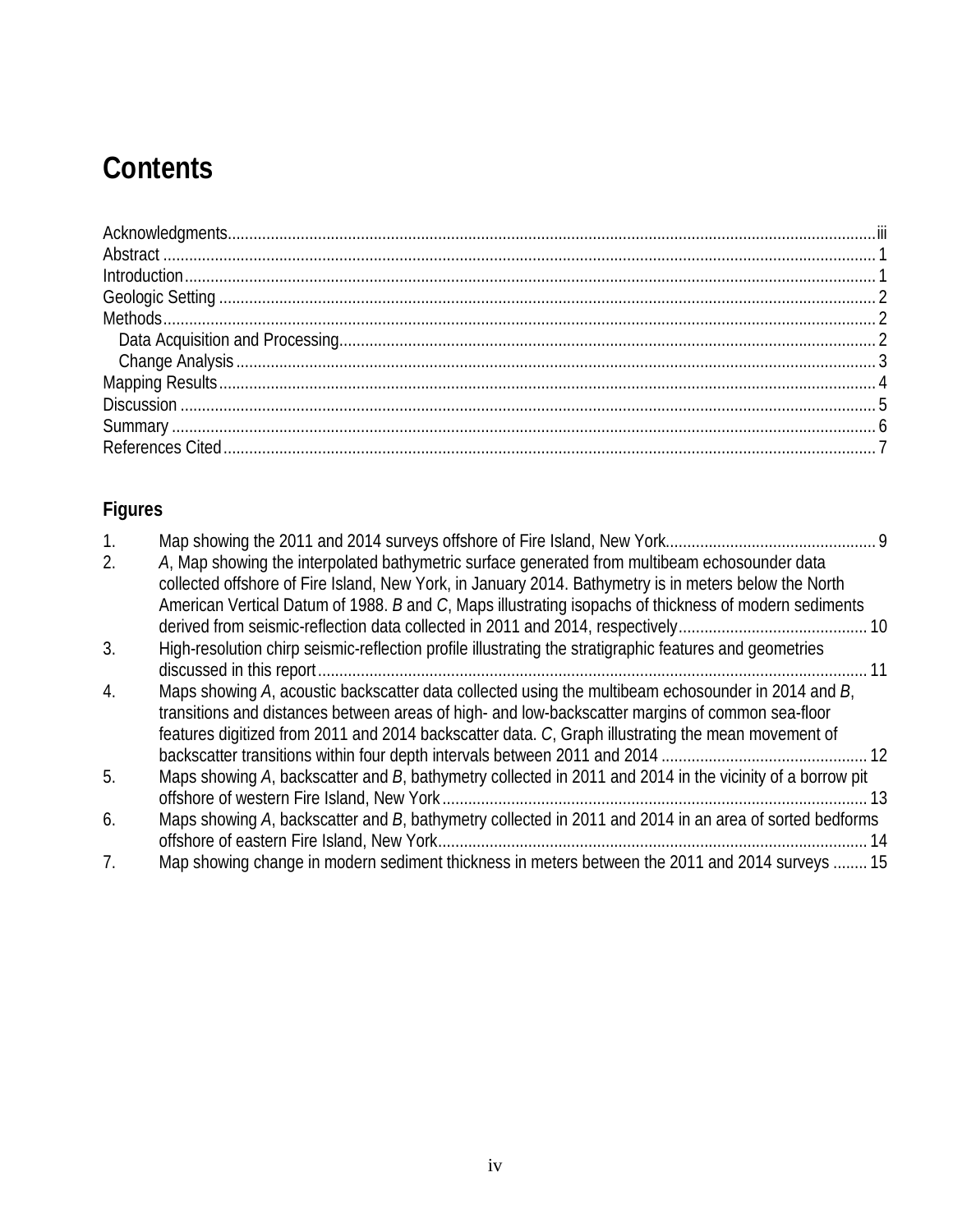### **Conversion Factors**

International System of Units to Inch/Pound

| Multiply                  | By       | To obtain              |
|---------------------------|----------|------------------------|
|                           | Length   |                        |
| centimeter (cm)           | 0.3937   | inch (in.)             |
| meter (m)                 | 3.281    | foot $(ft)$            |
| kilometer (km)            | 0.6214   | mile (mi)              |
| kilometer (km)            | 0.5400   | mile, nautical (nmi)   |
| meter (m)                 | 1.094    | yard (yd)              |
|                           | Area     |                        |
| square kilometer $(km^2)$ | 247.1    | acre                   |
| square kilometer $(km^2)$ | 0.3861   | square mile $(mi^2)$   |
|                           | Volume   |                        |
| cubic meter $(m3)$        | 35.31    | cubic foot $(ft^3)$    |
|                           | Velocity |                        |
| meter per second $(m/s)$  | 3.281    | foot per second (ft/s) |

### **Datum**

Vertical coordinate information is referenced to the North American Vertical Datum of 1988 (NAVD 88). Horizontal coordinate information is referenced to the North American Datum of 1983 (NAD 83). Depth, as referred to in this report, refers to distance below the vertical datum.

### **Abbreviations**

| <b>GIS</b>   | geographic information system                   |
|--------------|-------------------------------------------------|
| NOAA         | National Oceanic and Atmospheric Administration |
| <b>USACE</b> | U.S. Army Corps of Engineers                    |
| USGS.        | U.S. Geological Survey                          |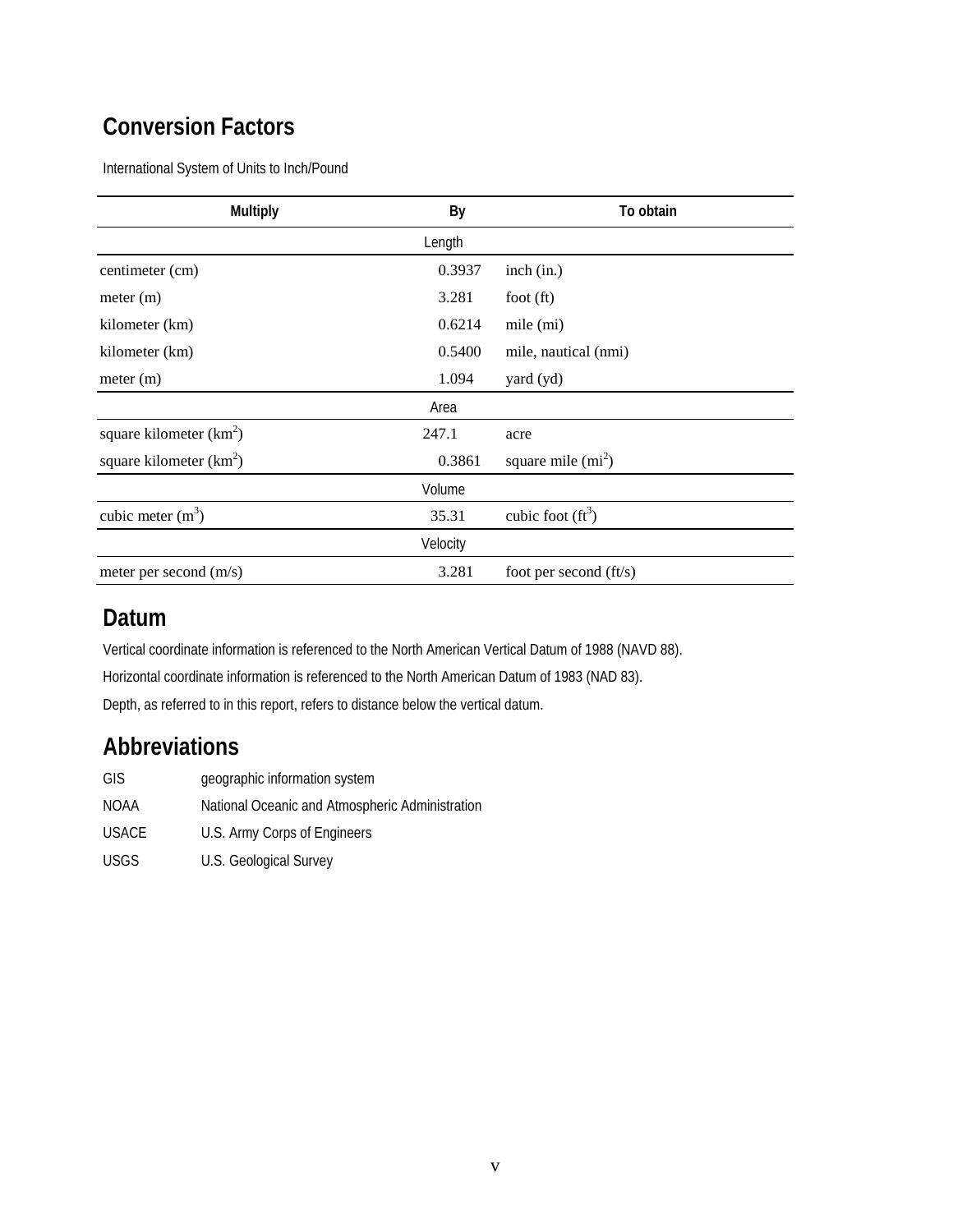# **Assessing the Impact of Hurricanes Irene and Sandy on the Morphology and Modern Sediment Thickness on the Inner Continental Shelf Offshore of Fire Island, New York**

By William C. Schwab, Wayne E. Baldwin, and Jane F. Denny

### **Abstract**

This report documents the changes in seabed morphology and modern sediment thickness detected on the inner continental shelf offshore of Fire Island, New York, before and after Hurricanes Irene and Sandy made landfall. Comparison of acoustic backscatter imagery, seismic-reflection profiles, and bathymetry collected in 2011 and in 2014 show that sedimentary structures and depositional patterns moved alongshore to the southwest in water depths up to 30 meters during the 3-year period. The measured lateral offset distances range between about 1 and 450 meters with a mean of 20 meters. The mean distances computed indicate that change tended to decrease with increasing water depth. Comparison of isopach maps of modern sediment thickness show that a series of shoreface-attached sand ridges, which are the dominant sedimentary structures offshore of Fire Island, migrated toward the southwest because of erosion of the ridge crests and northeast-facing flanks as well as deposition on the southwest-facing flanks and in troughs between individual ridges. Statistics computed suggest that the modern sediment volume across the about 81 square kilometers of common sea floor mapped in both surveys decreased by 2.8 million cubic meters, which is a mean change of –0.03 meters, which is smaller than the resolution limit of the mapping systems used.

#### **Introduction**

Hurricane Sandy, the largest storm on historical record in the Atlantic basin (Blake and others, 2013), made landfall in southern Long Island, New York, and surrounding areas in October 2012 (Hapke and others, 2013). Before this strong storm event, starting in 1996, the U.S. Geological Survey (USGS) had long been involved in research in the region to evaluate the influence of the regional geologic framework on coastal evolution and formulate a conceptual model of sediment flux in the coastal ocean (Schwab and others, 2000, 2013, 2014). In May 2011, the USGS conducted a highresolution marine geophysical survey of the lower shoreface and inner continental shelf offshore of Fire Island (fig. 1), a barrier island on the southern side of Long Island, using interferometric sonar and seismic-reflection techniques (Schwab, Denny, and Baldwin, 2014). Ultimately, the 2011 survey served to document conditions on the inner continental shelf at Fire Island approximately 6 months before the passage of Hurricane Sandy. The USGS conducted additional surveys in 2014, initially in January and February, to document conditions after the storm in cooperation with the U.S. Army Corps of Engineers (USACE), which served to resurvey the 2011 study area using a high-resolution multibeam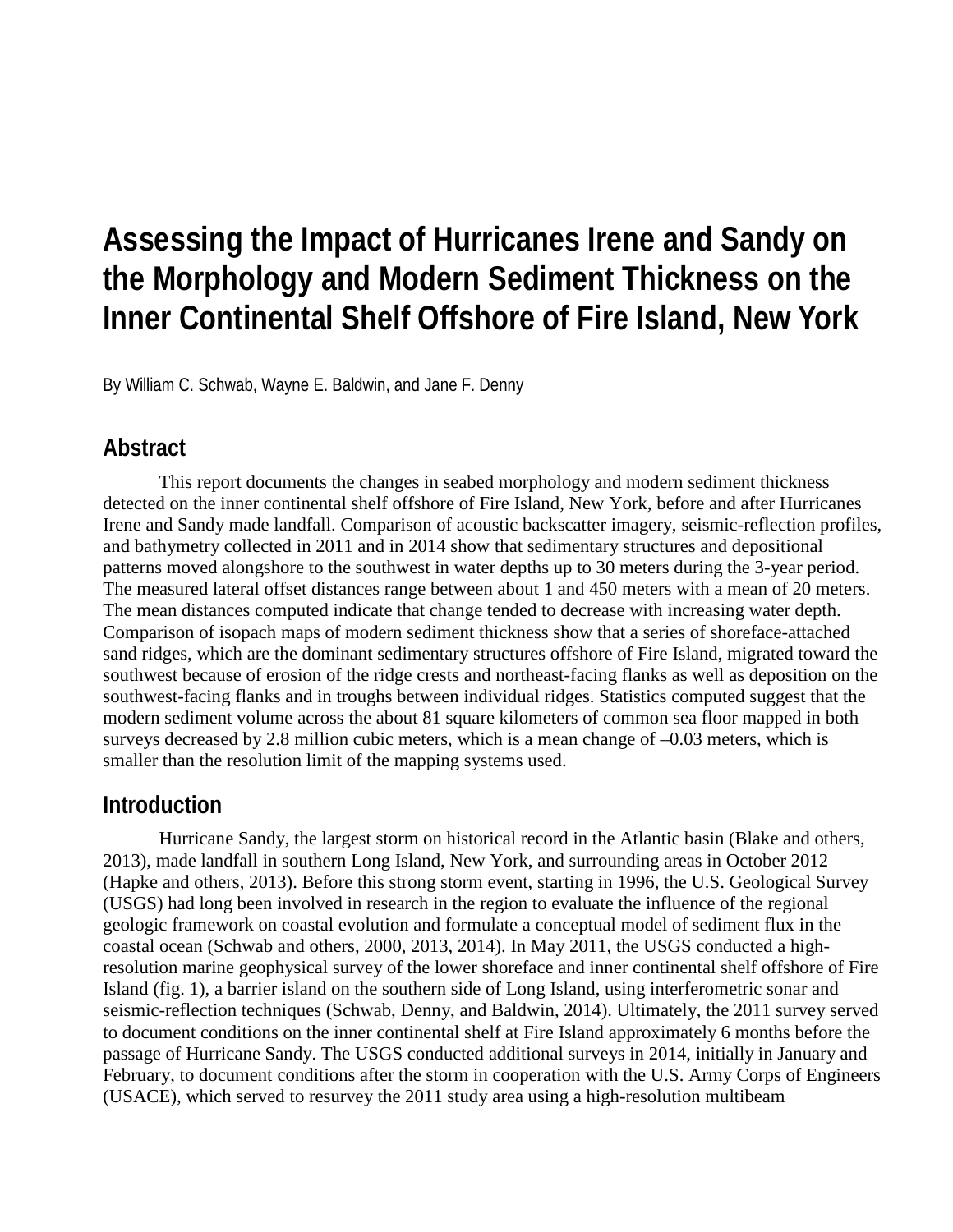echosounder. In October 2014, another survey focused on a series of shoreface-attached sand ridges offshore of western Fire Island, using a high-resolution seismic-reflection profiler (fig. 1). The objectives of the 2014 surveys were to determine the impact of Hurricane Sandy on the inner continental shelf morphology and modern sediment distribution and to broaden the baseline geospatial framework for sediment transport and coastal change model development (U.S. Geological Survey, undated).

This report documents the changes in seabed morphology and modern sediment thickness measured between the mapping investigations from the 2011 (Schwab, Baldwin, and Denny, 2014) and 2014 surveys. Hurricane Sandy produced sustained winds of 25.1 meters per second (m/s) and wave heights as sizeable as 9.7 meters (m), measurements about 25 and 50 percent higher, respectively, than most other large storms during the previous 17 years (Goff and others, 2015; National Oceanic and Atmospheric Administration, undated a). The single exception was Hurricane Irene (August 2011), which impacted the area shortly after the 2011 survey (Schwab, Baldwin, and Denny, 2014) and produced sustained winds of 19.2 m/s and significant wave heights of 7.9 m (Goff and others, 2015; National Oceanic and Atmospheric Administration, undated b). Although Hurricane Sandy was a larger storm event and likely had the greatest impact to the sea floor, Hurricane Irene is also likely to have contributed to the changes to the sea floor revealed by the analyses presented in this report.

#### **Geologic Setting**

The southern shore of Long Island west of Southampton, N.Y., consists of reworked glacial outwash associated with the Wisconsinan Laurentide glacial advance (Stone and Borns, 1986) and includes shallow back-barrier bays, marshes, and low-relief, sandy barrier islands (Leatherman and Allen, 1985). Located within this barrier-island system is Fire Island, a 0.5-kilometer (km)-wide, 50 km-long barrier island that is bound by two tidal inlets, Moriches Inlet to the east and Fire Island Inlet to the west (fig. 1), that are managed as navigation channels.

Complete reviews of the major inner continental shelf sedimentary sequences offshore of Fire Island are provided by Schwab, Denny, and Baldwin (2014) and Schwab, Baldwin, Denny, and others (2014). The shallow geologic framework south of Fire Island primarily composes Pleistocene glaciofluvial outwash deposits that are exposed over much of the inner continental shelf (figs. 2 and 3). The upper surface of the outwash is incised by paleochannels (fig. 3) that are filled with a transgressive sequence composing reworked outwash and, in places, caps of lower Holocene muddy estuarine sediment. Where modern sandy deposits unconformably overlie portions of the Pleistocene and lower Holocene units, they clearly define a regional unconformity (termed the Holocene transgressive unconformity) that is interpreted to be a product of Holocene marine transgression (fig. 3). The modern sandy sediments (fig. 2) are derived through erosion of the older sedimentary deposits exposed at the sea floor as the transgression continues (Schwab, Baldwin, Denny, and others, 2014).

#### **Methods**

#### **Data Acquisition and Processing**

The study area (fig. 1) was surveyed in May 2011 aboard the motor vessel *Scarlett Isabella* using an interferometric sonar to acquire bathymetric and acoustic backscatter data and a chirp seismicreflection profiler to define the subsurface stratigraphy and structure. The survey area extends about 50 kilometers (km) alongshore and about 8 km offshore in water depths ranging from approximately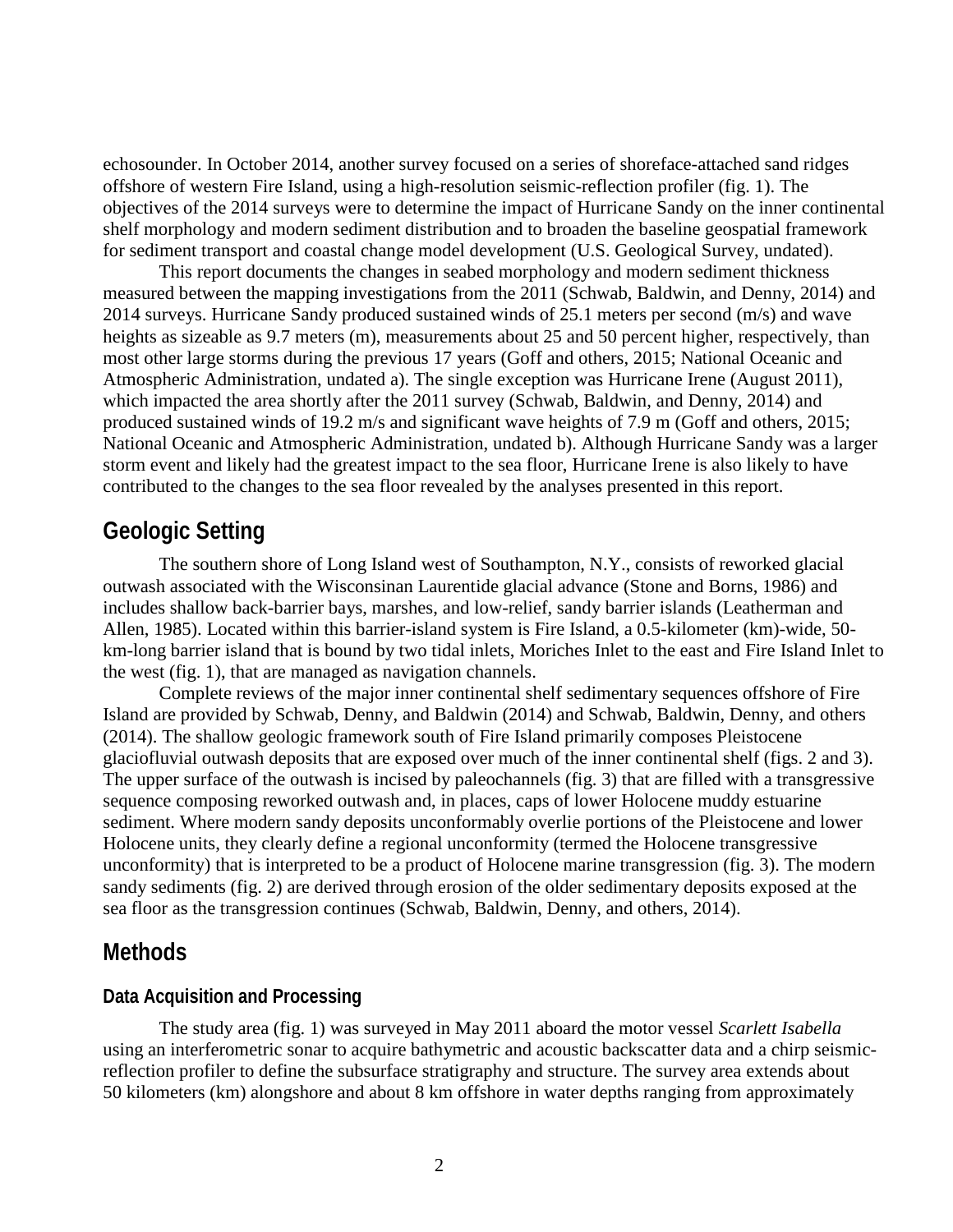8 to 32 meters (m), covering approximately 336 square kilometers ( $km<sup>2</sup>$ ). A full description of the acquisition and processing of these data is provided in Schwab, Denny, and Baldwin (2014).

The study area offshore of Fire Island was resurveyed in January to February 2014 (fig. 1) aboard the research vessel *Shearwater* using a multibeam echosounder to acquire bathymetric (fig. 2*A*) and backscatter data (fig. 4). Details of the acquisition and processing of these data are described in (Denny and others, 2015).

An area about  $86 \text{ km}^2$  of prominent shoreface-attached sand ridges offshore of western Fire Island was resurveyed in October 2014 (fig. 1) using the same high-resolution seismic-reflection system used in 2011 to reassess subsurface stratigraphy and structure. The methodology used for data collection, navigation, and processing of seismic-reflection data was identical to that used in the 2011 survey (Schwab, Denny, and Baldwin, 2014). Survey line spacing varied from approximately 75 to 300 m.

#### **Change Analysis**

The acoustic backscatter data from the 2011 (Schwab, Baldwin, and Denny, 2014) and 2014 surveys (Denny and others, 2015) were compared to assess morphologic changes before and after major storms on the inner continental shelf. This analysis involved identifying discrete sea-floor features common to both datasets, but perhaps in different locations, by manually digitizing within a geographic information system (GIS) sharp transitions between high and low backscatter along their margins, indicating variation in sediment texture and (or) structure (fig. 4). The digitized transitions for each survey period were stored in a GIS feature class. Additional lines were then digitized between common feature boundaries at roughly perpendicular angles and equal intervals along the lengths of the lines to evaluate lateral offset distances between the locations before and after these major storms (figs. 5 and 6). Basic spatial and statistical analyses were used to assess variability in the magnitude of boundary movements with respect to water depth. Depth contours produced from the bathymetric data from the 2014 survey (fig. 2*B*) were used to spatially query the lateral offset distance lines contained within the areal bounds for four 5-m depth intervals (10 to 14.9 m, 15 to 19.9 m, 20 to 24.9 m, and 25 to 29.9 m). Minimum, maximum, mean, and standard deviation statistics were produced for the lateral offset distance line subsets from each depth interval (fig. 4*C*).

Changes in modern sediment thickness on the inner continental shelf before and after major storms were evaluated by comparing isopachs produced from interpretations of the seismic-reflection data from the 2011 (Schwab, Baldwin, and Denny, 2014) and 2014 surveys (fig. 2). Sediment thicknesses were mapped following the methods described by Schwab, Denny, and Baldwin (2014), in which along-track two-way travel times between the sea floor and the Holocene transgressive unconformity horizon were converted to thicknesses, assuming an internal seismic velocity of 1,500 m/s. The computed along-track sediment thickness values were then interpolated using the natural neighbors algorithm of ArcGIS Spatial Analyst to create 50-meter-per-pixel-gridded isopachs for each survey. The isopach from the 2011 survey (Schwab, Baldwin, and Denny, 2014) was then subtracted from the isopach from the 2014 survey using the raster calculator of ArcGIS Spatial Analyst, yielding a 50-meter-per-pixel-difference grid to illustrate areal patterns of accretion and erosion during the 3-year period within the area common to the two surveys (fig. 7). A vertical resolution of 20 centimeters (cm) is assumed for the sediment volume calculations because of a conservative estimate of the vertical resolution limits of the subbottom profiling system used. However, the change in sediment thickness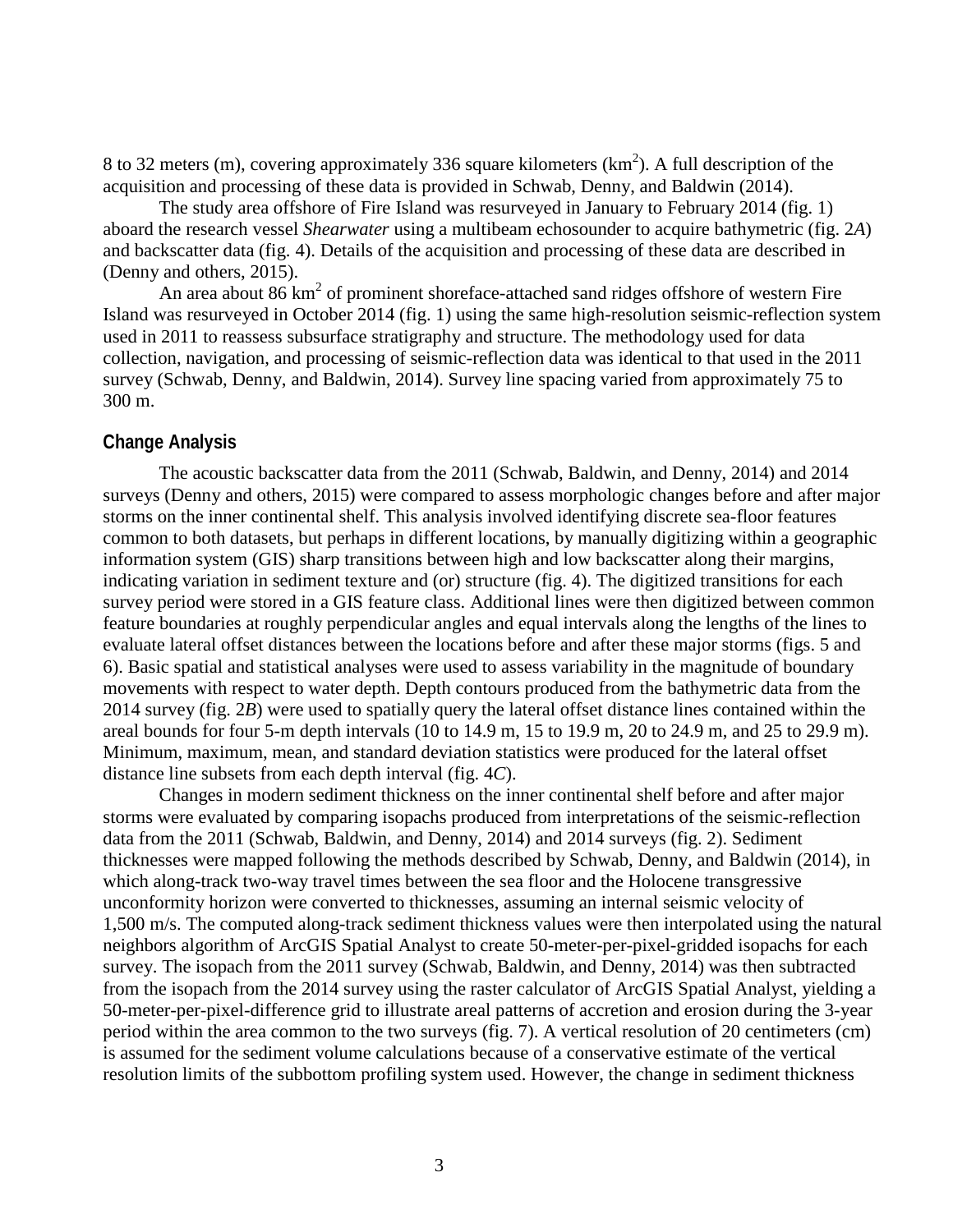shown in figure 7 was created using a less conservative vertical resolution of 10 cm to better illustrate net sediment flux.

A comparison of the swath bathymetric surfaces from the 2011 (Schwab, Denny, and Baldwin, 2014) and 2014 (Denny and others, 2015) surveys also clearly identifies geomorphic changes in places (fig. 5*B*), but quantifying that change at the regional scale is not possible because of the vertical resolution limitations of the swath bathymetric systems used. Although the interferometric sonar data from the 2011 survey and the multibeam echosounder data from the 2014 survey show decreased signalto-noise ratio in the far range, the interferometric sonar data from the 2011 survey show additional data loss in the far range because of interference from the ship's hull and errors introduced because of a lack of sound velocity profiles needed to accurately correct refraction artifacts present in the data (Schwab, Denny, and Baldwin, 2014).

#### **Mapping Results**

The patterns apparent in the backscatter data from the 2011 (Schwab, Denny, and Baldwin, 2014) and 2014 (Denny and others, 2015) surveys illustrate the primary sea-floor morphologies on the inner continental shelf, including sorted bedforms offshore of eastern Fire Island, a gravelly lag deposit offshore of central Fire Island, and a field of shoreface-attached sand ridges offshore of western Fire Island (fig. 4). Schwab and others (2013, 2014) provided detailed interpretations of these backscatter patterns, including how some are indicative of net southwestward sediment flux. The analysis of the sharp backscatter transitions in this report, which indicate minor variation in sediment texture and (or) structure, identified in the 2011 (Schwab, Denny, and Baldwin, 2014) and 2014 (Denny and others, 2015) surveys measures lateral offset distances ranging between about 1 and 450 m (with a mean of 20 m) during the 3-year period (fig. 4*C*) and depicts a dominantly southwestward movement of the transitions (figs. 5 and 6). Mean distances computed for changes within the aerial extents of four 5-mdepth intervals indicate that change occurred in water depths up to about 30 meters and tended to decrease with increasing water depth (fig. 4*C*). The greatest change was detected in the area of a borrow pit (last excavated in 2009 for a beach nourishment project) in water depths of about 15 m where comparison of backscatter imagery shows that the southwest-facing flank of a shoreface-attached sand ridge migrated about 450 m southwest toward the borrow pit (fig. 5*A*). A comparison of the bathymetric data from the 2011 (Schwab, Denny, and Baldwin, 2014) and 2014 (Denny and others, 2015) surveys also shows deflation of this ridge flank (fig. 5*B*).

The comparison of modern sediment thickness mapped from the seismic-reflection data from the 2011 (Schwab, Baldwin, and Denny, 2014) and 2014 surveys closely agrees with results from the backscatter analysis, also illustrating what we interpret to be a net southwesterly migration of the shoreface-attached sand ridges. The isopach difference grid indicates a general pattern consisting of erosion on the northeast-facing ridge flanks and crests of the sand ridges and deposition on the southwest-facing ridge flanks and in the troughs adjacent to the southwest-facing ridge flanks (fig. 7). Statistics computed for the difference grid suggest that the modern sediment volume across the 81  $\text{km}^2$ of common sea floor mapped in both surveys decreased by 2.8 million cubic meters, which is a mean thickness change of –0.03 m (below the resolution limit of the seismic-reflection systems used for mapping in this report). The largest magnitude change in sediment thickness (accretion of about 1.3 m) was observed in the same area where the largest magnitude morphologic change was observed in the backscatter analysis, which is along the eastern margin of the borrow pit area (fig. 5).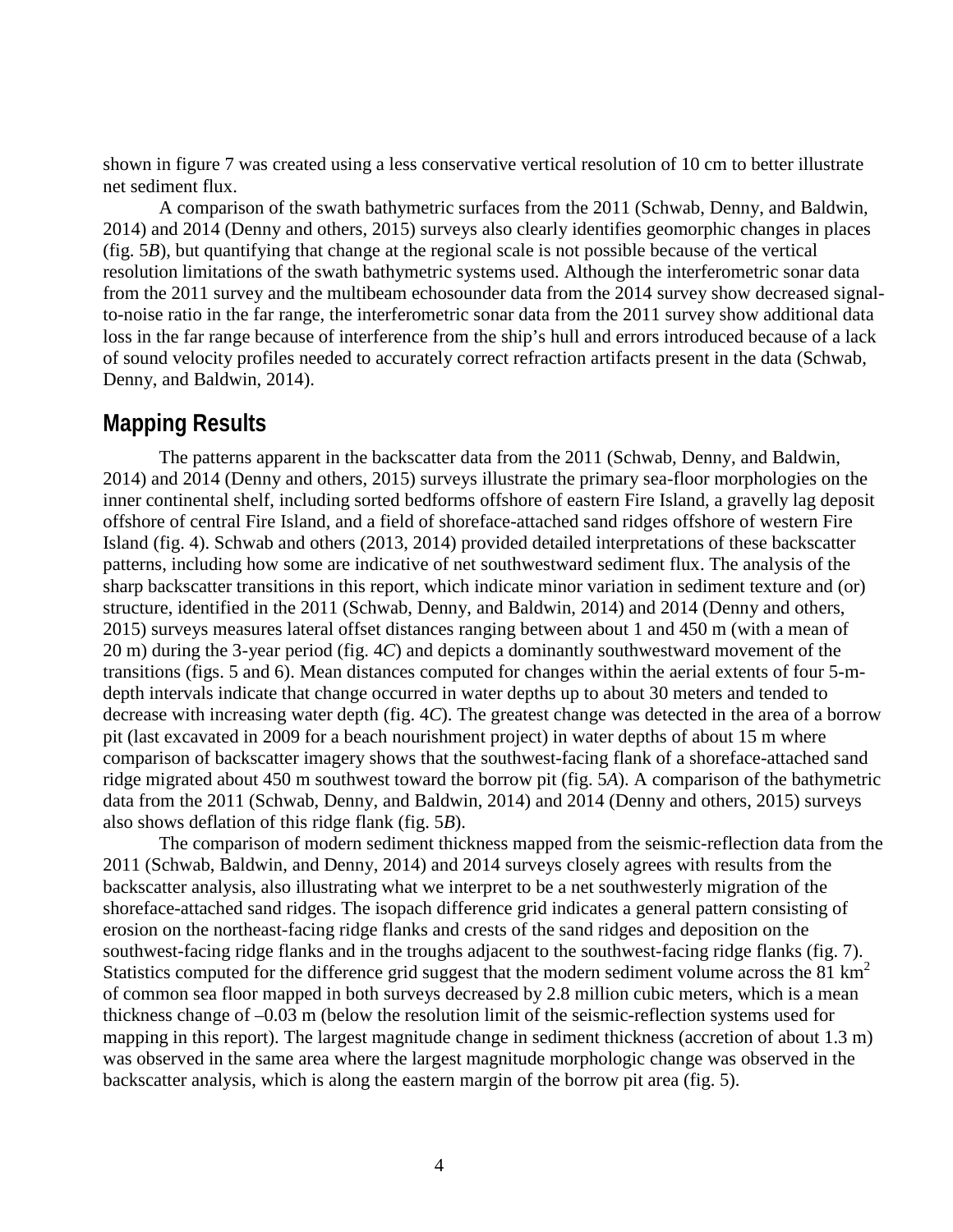#### **Discussion**

The results of comparative analyses of change from the data for the periods before and after Hurricanes Irene and Sandy (2011 and 2014 survey data) and by Schwab, Baldwin, and Denny (2014) and Schwab and others (2014) for the 15-year period before the 2011 survey generally agree in the sediment migration direction and the erosion and accretion patterns; a similar analysis was performed for the 15-year period before Hurricanes Irene and Sandy based on data from a survey in 1996–97 and the 2011 survey. Morphologic analyses on backscatter data for the 15-year period and the 3-year period before and after Hurricanes Irene and Sandy indicate predominantly southwestward movement of the sediment distribution patterns, bedforms, and sedimentary structures. The only significantly contrasting observations made from the two analysis periods occurred along the southwestern margins of shorefaceattached sand ridges in water depths less than about 15 m.

During the earlier analysis period, Schwab and others (2013, fig. 8) noted that erosional scarps defining the seaward margins of the ridges had predominantly migrated landward during the 15-year period; in places these scarps define the seaward extent of the toe of the shoreface. From 2011 to 2014, the margins were mostly observed to have moved seaward (fig. 5), but landward motion was also detected at discrete locations along the lengths of the margins. No comparison could be drawn between average bedform movement statistics for the two analysis periods because resolution differences between the backscatter acquired with the towed sidescan in 1996-97 and interferometric sonars in 2011 and 2014 precluded those analyses from being conducted for the 1996–97 to 2011 analysis period (Schwab and others, 2013). However, Goff and others (2015) also presented results comparing the 2011 data (Schwab, Baldwin, and Denny, 2014) with data from two smaller areas surveyed offshore of eastern and western Fire Island after Hurricane Sandy in January 2013. The backscatter analysis results presented in Goff and others (2015) agree well with the comparison of data from the 2011 and 2014 surveys in this report, indicating predominantly western or southwestern bedform migration and a general decrease in the magnitude of change relative to water depth. The measured lateral offset distances of 40 to 75 m in 15-m depths and 0 to 20 m in 20-m water depths in Goff and others (2015) are comparable to the values from the comparison of the data from the 2011 and 2014 surveys over the larger survey area (fig. 4*C*).

The comparison of modern sediment thickness isopachs interpreted from the 1996–97 and 2011 seismic-reflection data (Schwab, Baldwin, and Denny, 2014) was conducted identically to the one presented in this report for the data from the 2011 and 2014 surveys. Calculations of the differences for both analysis periods indicate net southwesterly migration of the shoreface-attached sand ridges, generally showing erosion on the eastern flanks and crests of the ridges and deposition on the western flanks and in the troughs (fig. 7). Results from the 1996–97 and 2011 analysis period indicated substantial accretion along the lower shoreface of western Fire Island, and statistics computed on the difference grid suggested that the modern sediment volume across the about  $274 \text{ km}^2$  of common sea floor mapped in both surveys increased by 20.2 million cubic meters during the 15-year period, a mean thickness change of +0.07 m (Schwab, Baldwin, and Denny, 2014). These results suggest that some portion of the predominantly southwestward alongshore net sediment flux is directed shoreward and that erosion of the Pleistocene outwash and lower Holocene channel-fill deposits exposed at the sea floor continues to yield the modern sediment required to balance the coastal sediment budget (Schwab and others, 2013) and maintain the shoreface-attached sand ridges (Schwab, Baldwin, and Denny, 2014).

The observation of net accretion of the modern sediment in the 15-year period between 1996–97 and 2011 (Schwab, Baldwin, and Denny, 2014) and net erosion in the 3-year period between 2011 and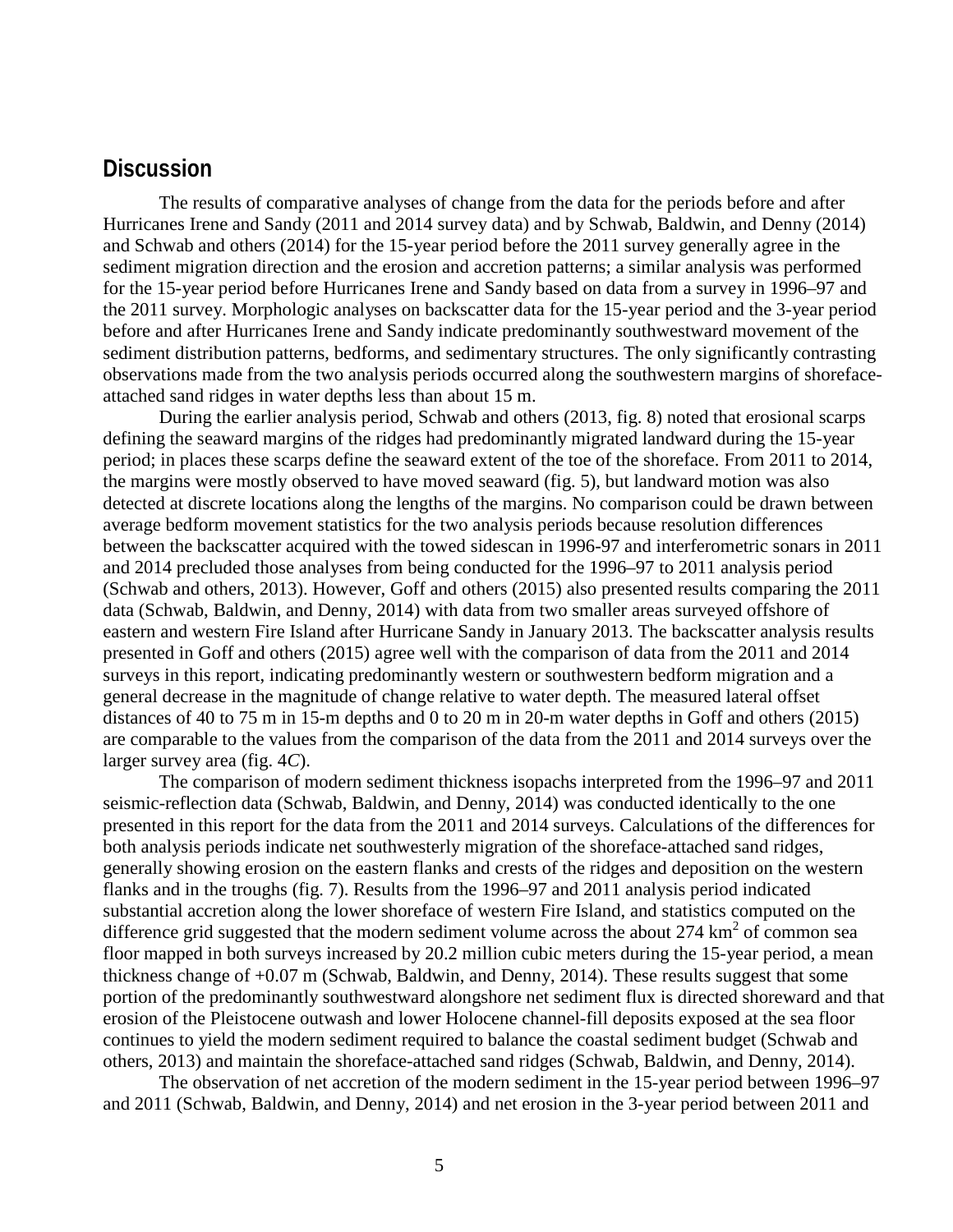2014 allows speculation as to the dynamics of this shoreface-attached ridge system. During the 15-year period, the sand ridges are maintained by erosion of the Pleistocene glaciofluvial and lower Holocene channel-fill deposits exposed at the sea floor while migrating toward the southwest (Schwab, Baldwin, and Denny, 2014; Schwab, Baldwin, Denny, and others, 2014). The combined impacts of Hurricanes Irene and Sandy caused erosion of the sand ridges, with sediment transported in a general southwesterly direction. Surveys of the shoreface and subaerial components of Fire Island indicate that the eroded sediment was not transferred to the shoreface or adjacent barrier island (Hapke and others, 2013) and thus was transported southwest out of the study area and (or) distributed in a veneer over the glaciofluvial and lower Holocene channel-fill deposits beyond the resolution detected by the seismicreflection techniques, which is about 20 cm.

#### **Summary**

Hurricane Sandy made landfall in southern Long Island, New York, and surrounding areas in October 2012. The U.S. Geological Survey has been involved in research in the region since the mid-1990s to evaluate the influence of the regional geologic framework on coastal evolution and formulate a conceptual model of sediment flux in the coastal ocean. In May 2011, the USGS conducted a highresolution marine geophysical survey of the lower shoreface and inner continental shelf offshore of Fire Island, a barrier island on the southern side of Long Island, using interferometric sonar and seismicreflection techniques. The 2011 survey served to document conditions on the inner continental shelf offshore of Fire Island approximately 6 months before the passage of Hurricane Sandy. Additional geophysical surveys in 2014 document conditions after the storm and serve to determine the impact of Hurricane Sandy on the inner continental shelf morphology and modern sediment distribution and to broaden the baseline geospatial framework for sediment transport and coastal change model development.

This report documents the changes in seabed morphology and modern sediment thickness measured between the mapping investigations from the 2011 and 2014 surveys and compares these changes with those detected from mapping surveys conducted in 1996–97 and 2011. Hurricane Sandy produced sustained winds of 25.1 meters per second and wave heights as sizeable as 9.7 meters (m), measurements about 25 and 50 percent higher, respectively, than most other large storms during the previous 17 years, with the exception of Hurricane Irene (August 2011), which impacted the area shortly after the 2011 survey and produced sustained winds of 19.2 meters per second and wave heights of 7.9 m.

Morphologic analyses on backscatter data for the periods from 1996–97 to 2011 and from 2011 to 2014 indicate predominantly southwestward movement of the sediment distribution patterns, bedforms, and sedimentary structures. The only significantly contrasting observations made from the two analysis periods occurred along the southwestern margins of shoreface-attached sand ridges in water depths less than about 15 m.

From 1996–97 to 2011, erosional scarps defining the seaward margins of the ridges had predominantly migrated landward; in places these scarps define the seaward extent of the toe of the shoreface. From 2011 to 2014, the margins were mostly observed to have moved seaward, but landward motion was also detected at discrete locations along the lengths of the margins. Analysis of backscatter transitions indicates predominantly western or southwestern bedform migration and a general decrease in the magnitude of change relative to water depth. The measured lateral offset distances of backscatter transitions identified in the 2011 and 2014 surveys ranges between about 1 and 450 m (with a mean of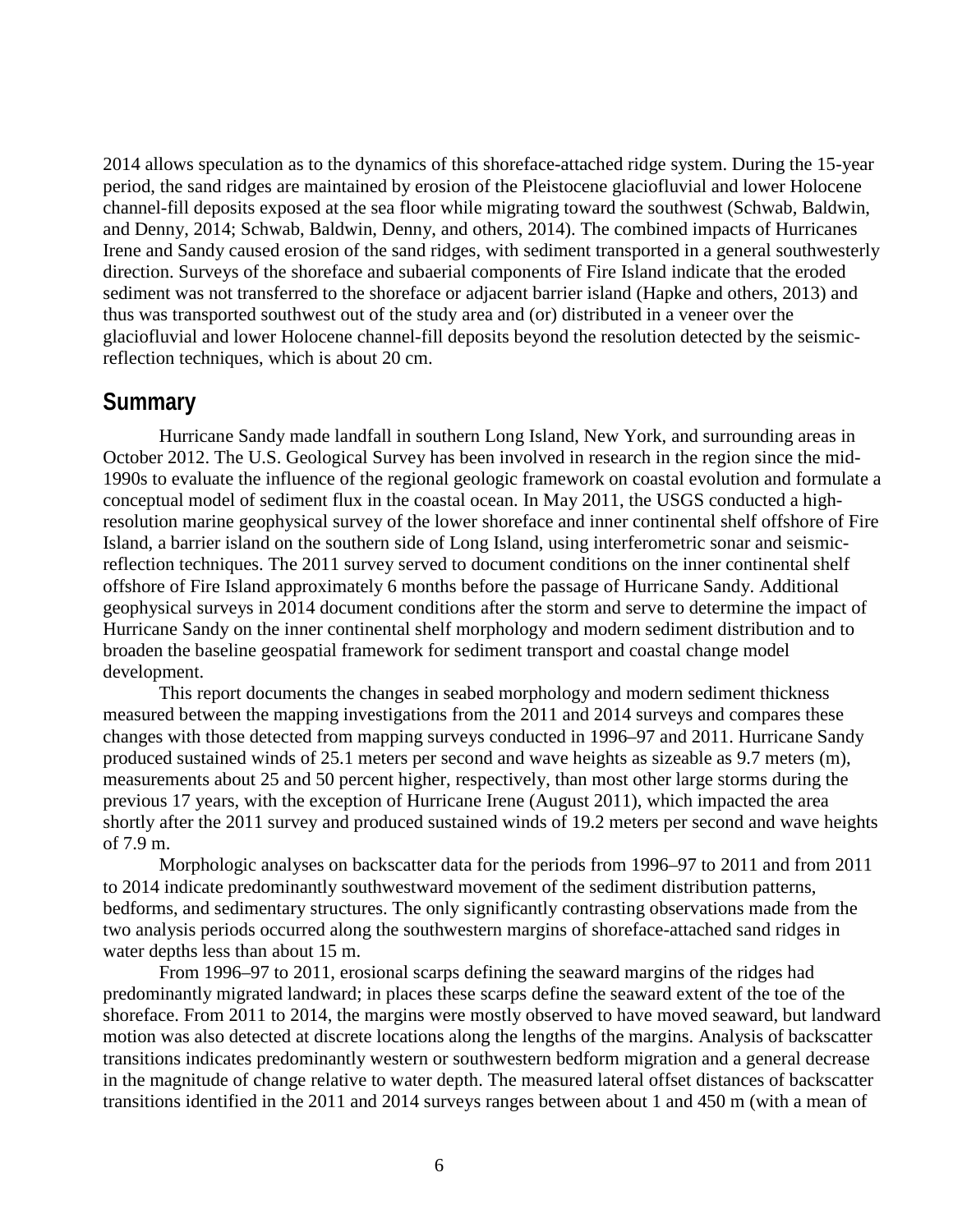20 m) during the 3-year period before and after Hurricane Sandy, and depicts a dominantly southwestward movement of the transitions. Mean distances computed for changes indicate that change occurred in water depths as large as about 30 m and tended to decrease with increasing water depth.

Calculations of the differences for the periods from 1996–97 to 2011 and from 2011 to 2014 indicate net southwesterly migration of the shoreface-attached sand ridges, generally showing erosion on the eastern flanks and crests of the ridges and deposition on the western flanks and in the troughs between them. For 1996–97 to 2011, analysis indicated substantial accretion along the lower shoreface and adjacent inner continental shelf offshore of western Fire Island, and statistics computed on the difference grid suggested that the modern sediment volume across the about 274 square kilometers of common sea floor mapped increased by 20.2 million cubic meters during the 15-year period, a mean thickness change of +0.07 m. These results suggest that some part of the predominantly southwestward alongshore net sediment flux is directed shoreward and that erosion of the Pleistocene outwash and lower Holocene channel-fill deposits exposed at the sea floor continues to yield the modern sediment required to balance the coastal sediment budget and maintain the shoreface-attached sand ridges.

The combined impacts of Hurricanes Irene and Sandy caused erosion of the sand ridges, with sediment transported in a general southwesterly direction. For the period from 2011 to 2014, analysis indicated substantial erosion on the inner continental shelf, and statistics computed on the difference grid suggested that the modern sediment volume across the 81 square kilometers of common sea floor mapped in both surveys decreased by 2.8 million cubic meters, which is a mean thickness change of  $-$ 0.03 m. Surveys of the shoreface and subaerial components of Fire Island indicate that the eroded sediment was not transferred to the shoreface or adjacent barrier island and thus was transported southwest out of the study area and (or) distributed in a veneer over the glaciofluvial and lower Holocene channel-fill deposits beyond the resolution detected by the seismic-reflection techniques, which is about 20 centimeters.

### **References Cited**

- Blake, E.S., Kimberlain, T.B., Berg, R.J., Cangialosi, J.P., and Beven, J.L., II, 2013, Hurricane Sandy (AL182012)—22–29 October 2012: National Oceanic and Atmospheric Administration National Hurricane Center tropical cyclone report, accessed December 2015 at [http://www.nhc.noaa.gov/data/tcr/AL182012\\_Sandy.pdf.](http://www.nhc.noaa.gov/data/tcr/AL182012_Sandy.pdf)
- Denny, J.F., Danforth, W.W., Couch, S., and Schwab, W.C., 2015, Swath bathymetry collected offshore of Fire Island and western Long Island, New York in 2014, U.S. Geological Survey Field Activity 2014–072–FA: U.S. Geological Survey data release, accessed December 2015 at [http://dx.doi.org/10.5066/F7C827BX.](http://dx.doi.org/10.5066/F7C827BX)
- Goff, J.A., Flood, R.D., Austin, J.A., Jr., Schwab, W.C., Christensen, Beth, Browne, C.M., Denny, J.F., and Baldwin, W.E., 2015, The impact of Hurricane Sandy on the shoreface and inner shelf of Fire Island, New York—Large bedform migration but limited erosion: Continental Shelf Research, v. 98, p. 13–25.
- Hapke, C.J., Brenner, Owen, Hehre, Rachel, and Reynolds, B.J., 2013, Coastal change from Hurricane Sandy and the 2012–13 winter storm season—Fire Island, New York: U.S. Geological Survey Open-File Report 2013–1231, 37 p., accessed December 2015 at [http://pubs.usgs.gov/of/2013/1231/.](http://pubs.usgs.gov/of/2013/1231/)
- Leatherman, S.P., and Allen, J.R., 1985, Geomorphic analysis of the south shore barriers of Long Island, New York: Boston, Mass., National Park Service technical report, 350 p.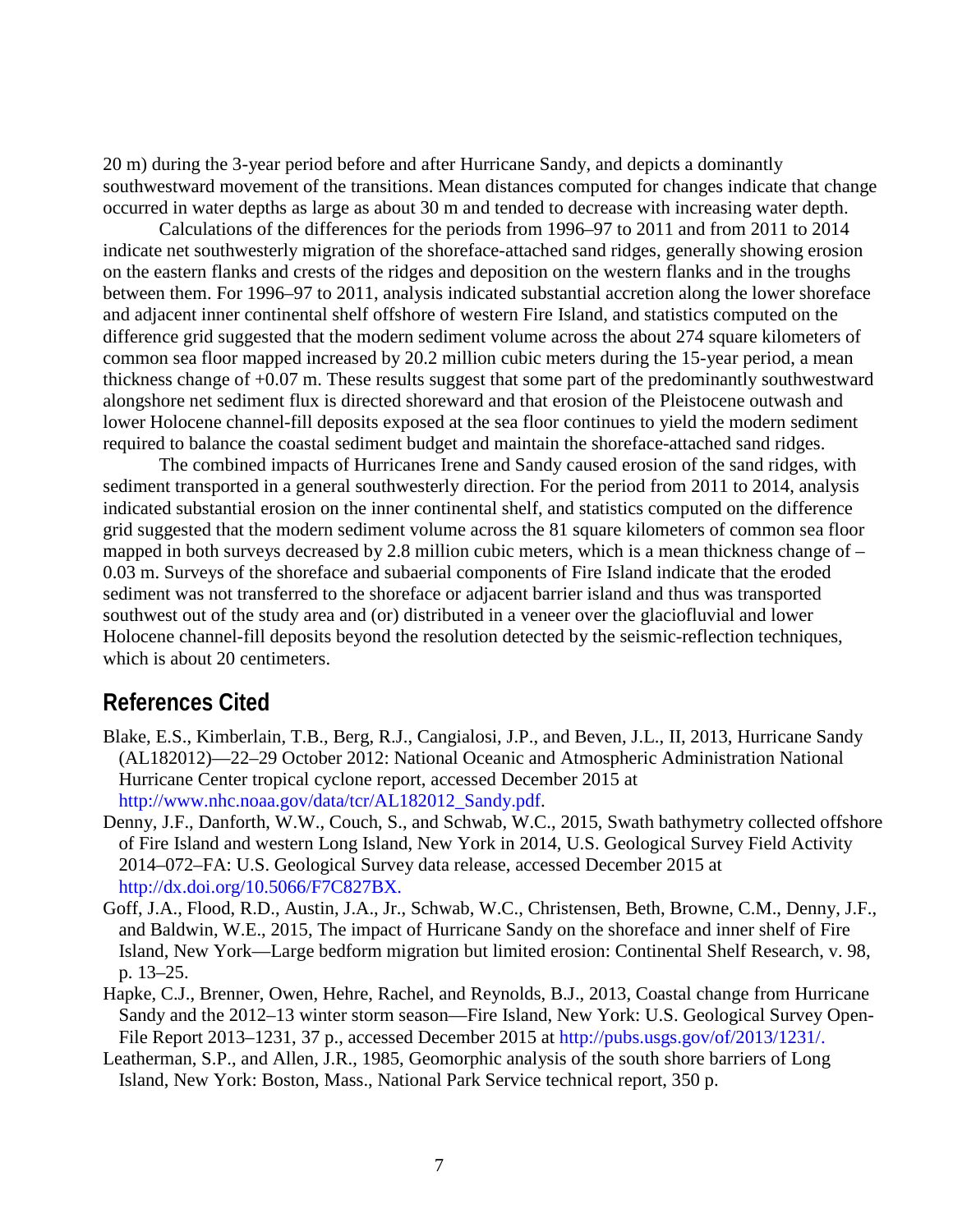- National Oceanic and Atmospheric Administration, [undated]a, Station 44025 (LLNR 830)—Long Island—30 nm south of Islip, NY: National Oceanic and Atmospheric Administration National Data Buoy Center data, accessed December 2015 at [http://www.ndbc.noaa.gov/station\\_page.php?station=44025.](http://www.ndbc.noaa.gov/station_page.php?station=44025)
- National Oceanic and Atmospheric Administration, [undated]b, Station 44065 (LLNR 725)—New York Harbor entrance—15 nm SE of Breezy Point, NY: National Oceanic and Atmospheric Administration National Data Buoy Center data, accessed December 2015 at [http://www.ndbc.noaa.gov/station\\_page.php?station=44065.](http://www.ndbc.noaa.gov/station_page.php?station=44065)
- Schwab, W.C., Baldwin, W.E., and Denny, J.F., 2014, Maps showing the change in modern sediment thickness on the Inner Continental Shelf offshore of Fire Island, New York, between 1996–97 and 2011: U.S. Geological Survey Open-File Report 2014–1238, accessed December 2015 at [http://dx.doi.org/10.3133/ofr20141238.](http://dx.doi.org/10.3133/ofr20141238)
- Schwab, W.C., Baldwin, W.E., Denny, J.F., Hapke, C.J., Gayes, P.T., List, J.H., and Warner, J.C., 2014, Modification of the Quaternary stratigraphic framework of the inner-continental shelf by Holocene marine transgression—An example offshore of Fire Island, New York: Marine Geology, v. 355, p. 346–360.
- Schwab, W.C., Baldwin, W.E., Hapke, C.J., Lentz, E.E., Gayes, P.T., Denny, J.F., List, J.H., and Warner, J.C., 2013, Geologic evidence for onshore sediment transport from the inner-continental shelf—Fire Island, New York: Journal of Coastal Research, v. 29, no. 3, p. 526–544.
- Schwab, W.C., Denny, J.F., and Baldwin, W.E., 2014, Maps showing bathymetry and modern sediment thickness on the inner-continental shelf offshore of Fire Island, New York—Pre-Hurricane Sandy: U.S. Geological Survey Open-File Report 2014–1203, accessed December 2015 at [http://pubs.usgs.gov/of/2014/1203/.](http://pubs.usgs.gov/of/2014/1203/)
- Schwab, W.C., Thieler, E.R., Allen, J.R., Foster, D.S., Swift, B.A., and Denny, J.F., 2000, Influence of inner-continental shelf geologic framework on the evolution and behavior of the barrier-island system between Fire Island inlet and Shinnecock Inlet, Long Island, New York: Journal of Coastal Research, v. 16, p. 408–422.
- Stone, B.D., and Borns, H.W., 1986, Pleistocene glacial and interglacial stratigraphy of New England, Long Island and adjacent Georges Bank and Gulf of Maine, *in* Sibraba, V., Bowen, D.Q., and Richmond, G.M., eds., Quaternary glaciations in the northern hemisphere: Oxford, Pergamon Press, p. 38–52.
- U.S. Geological Survey, [undated], Fire Island, New York study site: U.S. Geological Survey Woods Hole Coastal and Marine Science Center coastal change processes Web page, accessed December 2015 at [http://woodshole.er.usgs.gov/project-pages/coastal\\_change/study-sites/fire-island.html.](http://woodshole.er.usgs.gov/project-pages/coastal_change/study-sites/fire-island.html)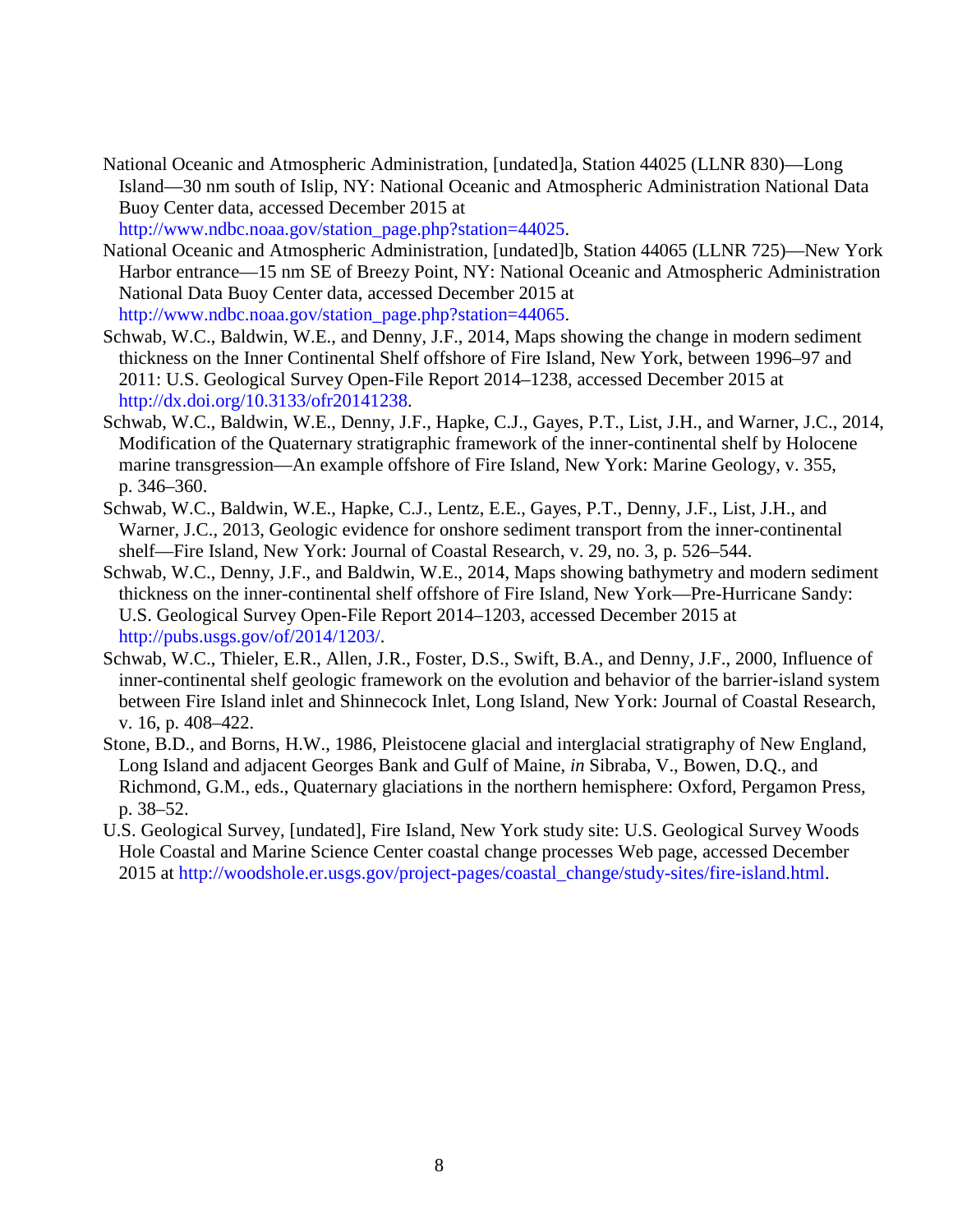

**Figure 1.** Map showing the 2011 (shaded in dark gray) and 2014 (multibeam ecosounder survey outlined by dotted line and seismic-reflection survey outlined by dashed line) surveys offshore of Fire Island, New York. Inset map shows location of study area (outlined in black). Bathymetric contours are in meters (m) below the North American Vertical Datum of 1988 (NAVD 88). Figure modified from Schwab, Baldwin, and Denny (2014).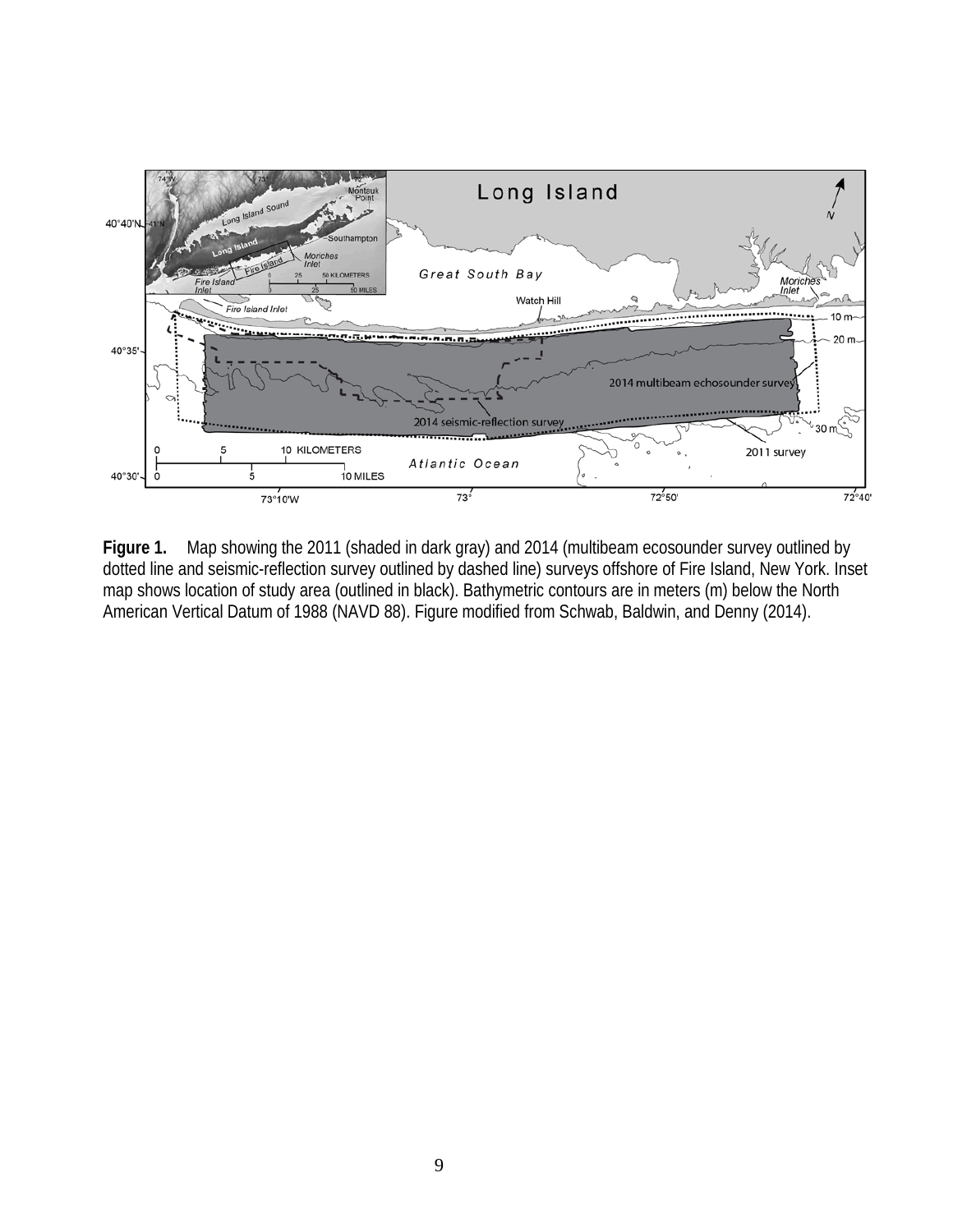

**Figure 2.** *A*, Map showing the interpolated bathymetric surface generated from multibeam echosounder data collected offshore of Fire Island, New York, in January 2014 (Denny and others, 2015). Bathymetry is in meters (m) below the North American Vertical Datum of 1988 (NAVD 88). *B* and *C*, Maps illustrating isopachs of thickness of modern sediments derived from seismic-reflection data collected in 2011 (Schwab, Baldwin, and Denny, 2014) and 2014, respectively. These isopachs are overlain on the sun-illuminated bathymetric surface derived from the bathymetric surface shown in *A*. West of Watch Hill, the modern sand deposit is organized into a series of shoreface-attached sand ridges oriented obliquely to the shoreline. The Pleistocene glacial outwash units from which the modern sands were reworked are exposed in the troughs between the ridges and across other portions of the Inner Continental Shelf where the modern deposit is absent. The presence of sorted bedforms on the Inner Continental Shelf east of Watch Hill is indicative of this active erosion of the glacial outwash units (Schwab, Baldwin, Denny, and others, 2014).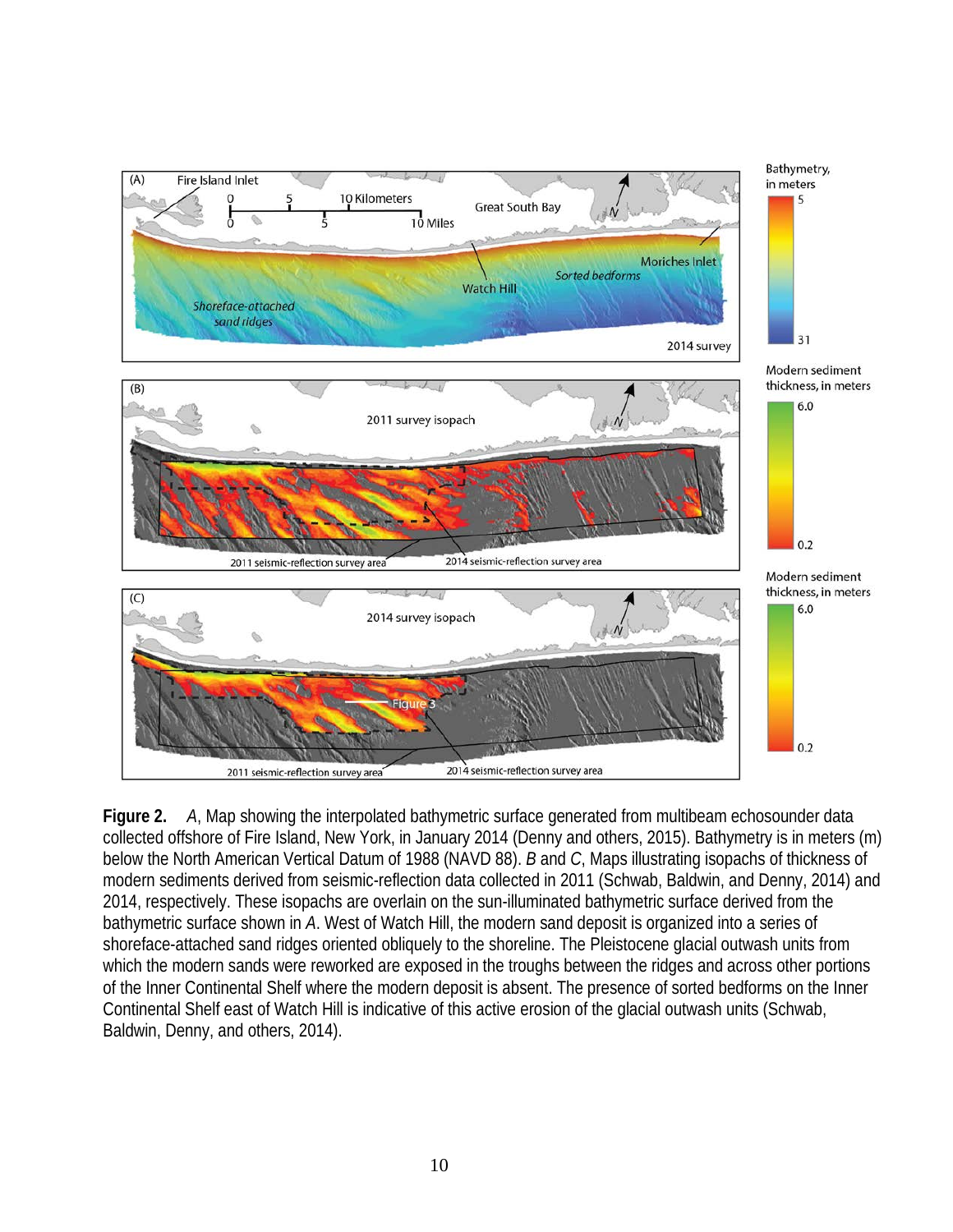

**Figure 3.** High-resolution chirp seismic-reflection profile illustrating the stratigraphic features and geometries discussed in this report. Location of the profile is shown in figure 2*C*. Approximate water depth in meters was converted from two-way travel time assuming a seismic velocity of 1,500 meters per second.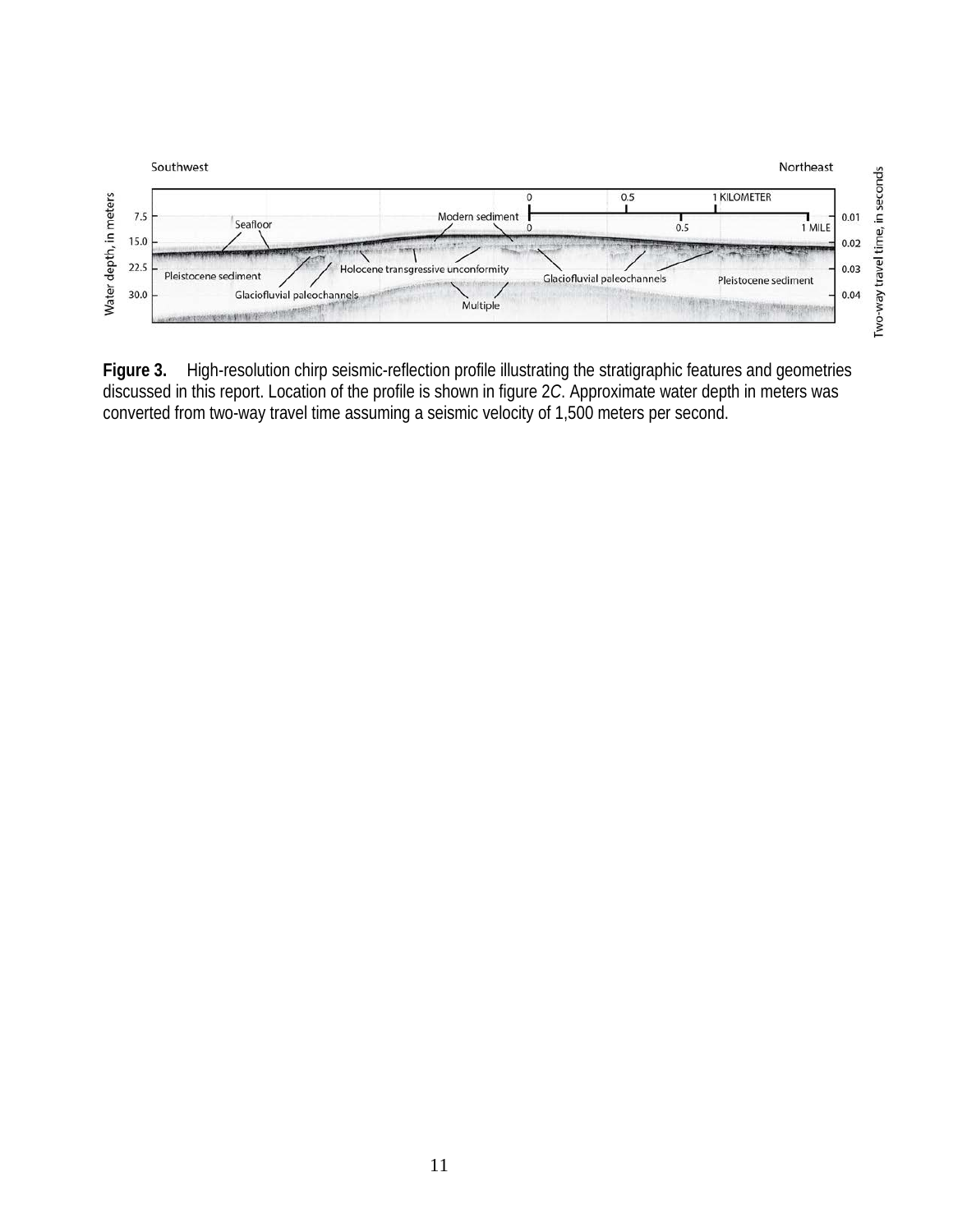



**Figure 4.** Maps showing *A*, acoustic backscatter data collected using the multibeam echosounder in 2014 (Denny and others, 2015) and *B*, transitions and distances between areas of high- and low-backscatter margins of common sea-floor features digitized from 2011 (Schwab, Denny, and Baldwin, 2014) and 2014 backscatter data. *C*, Graph illustrating the mean movement (in meters) of backscatter transitions within four depth intervals between 2011 and 2014. Vertical bars indicate one standard deviation of mean value.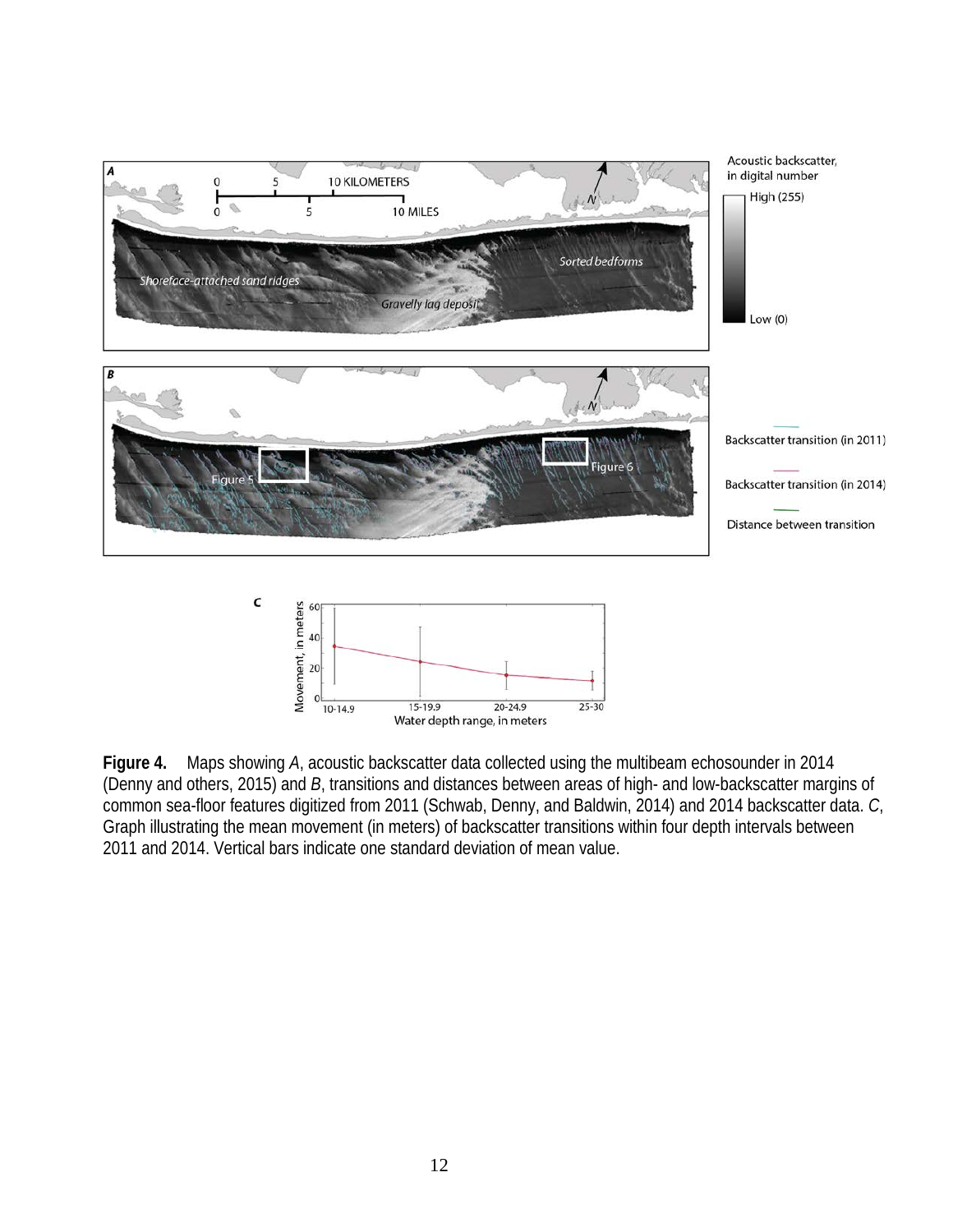

**Figure 5.** Maps showing *A*, backscatter and *B*, bathymetry collected in 2011 (Schwab, Denny, and Baldwin, 2014) and 2014 (Denny and others, 2015) in the vicinity of a borrow pit offshore of western Fire Island, New York. Location of maps shown on figure 4*B*. *A*, Sharp transitions between areas of high and low backscatter identified along the margins of discrete sediment distribution patterns, bedforms, and sedimentary structures from the 2011 and 2014 surveys are overlain on the backscatter data from the 2014 survey. *B*, Bathymetric data from each survey also illustrates significant change around the borrow pit area.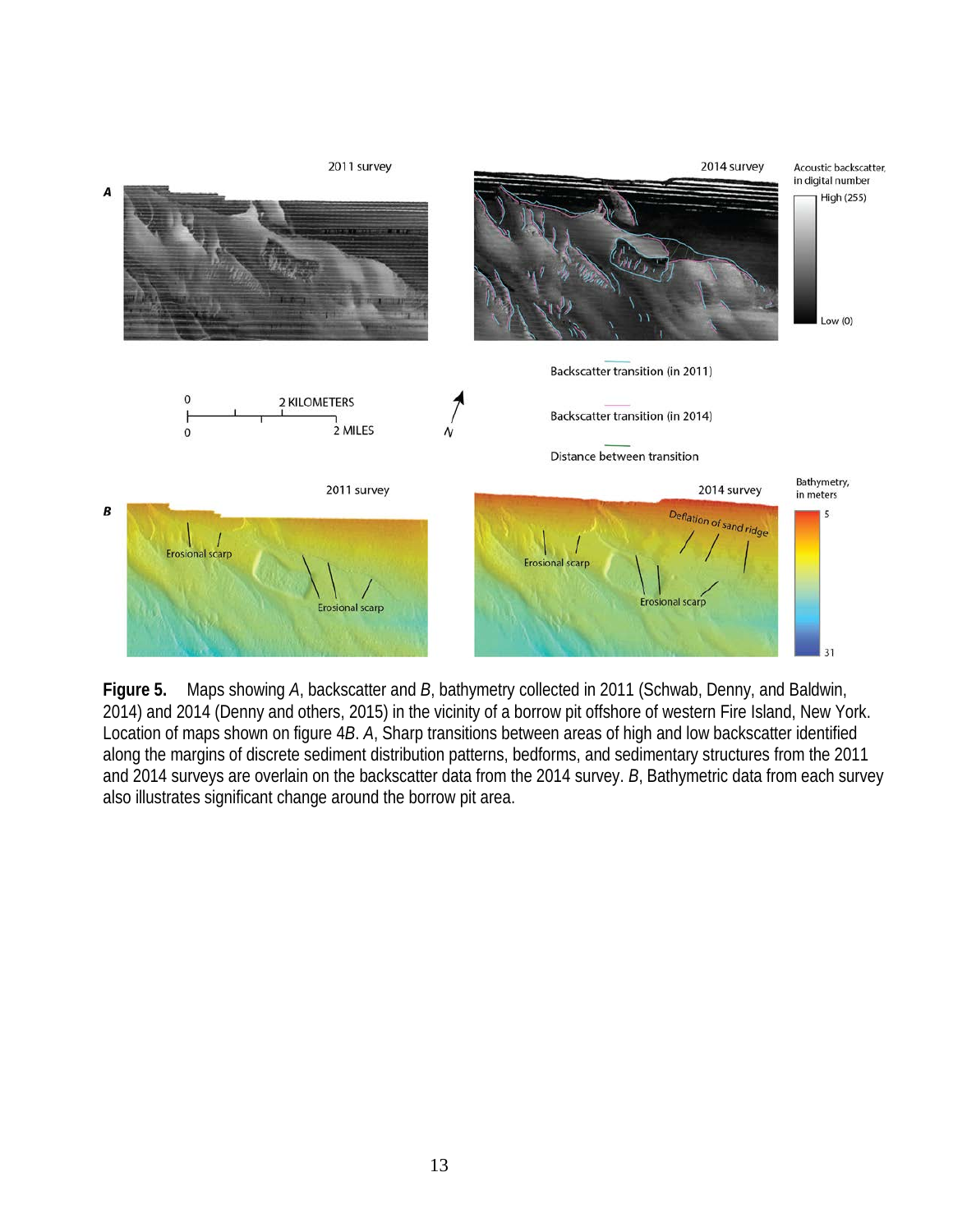

**Figure 6.** Maps showing *A*, backscatter and *B*, bathymetry collected in 2011 (Schwab, Denny, and Baldwin, 2014) and 2014 (Denny and others, 2015) in an area of sorted bedforms offshore of eastern Fire Island, New York. Location of maps shown on figure 4*B*. *A*, Sharp transitions between high and low backscatter identified along the margins of discrete sediment distribution patterns and sedimentary structures from the 2011 and 2014 surveys are overlain on the backscatter data from the 2014 survey and aid in detecting change. *B*, Coincident bathymetry illustrates that change detection is prohibitive largely because of the subtlety of changes in this area. Change detection is further complicated because of artifacts in the data from the 2011 survey as described in the "Methods" section of this report.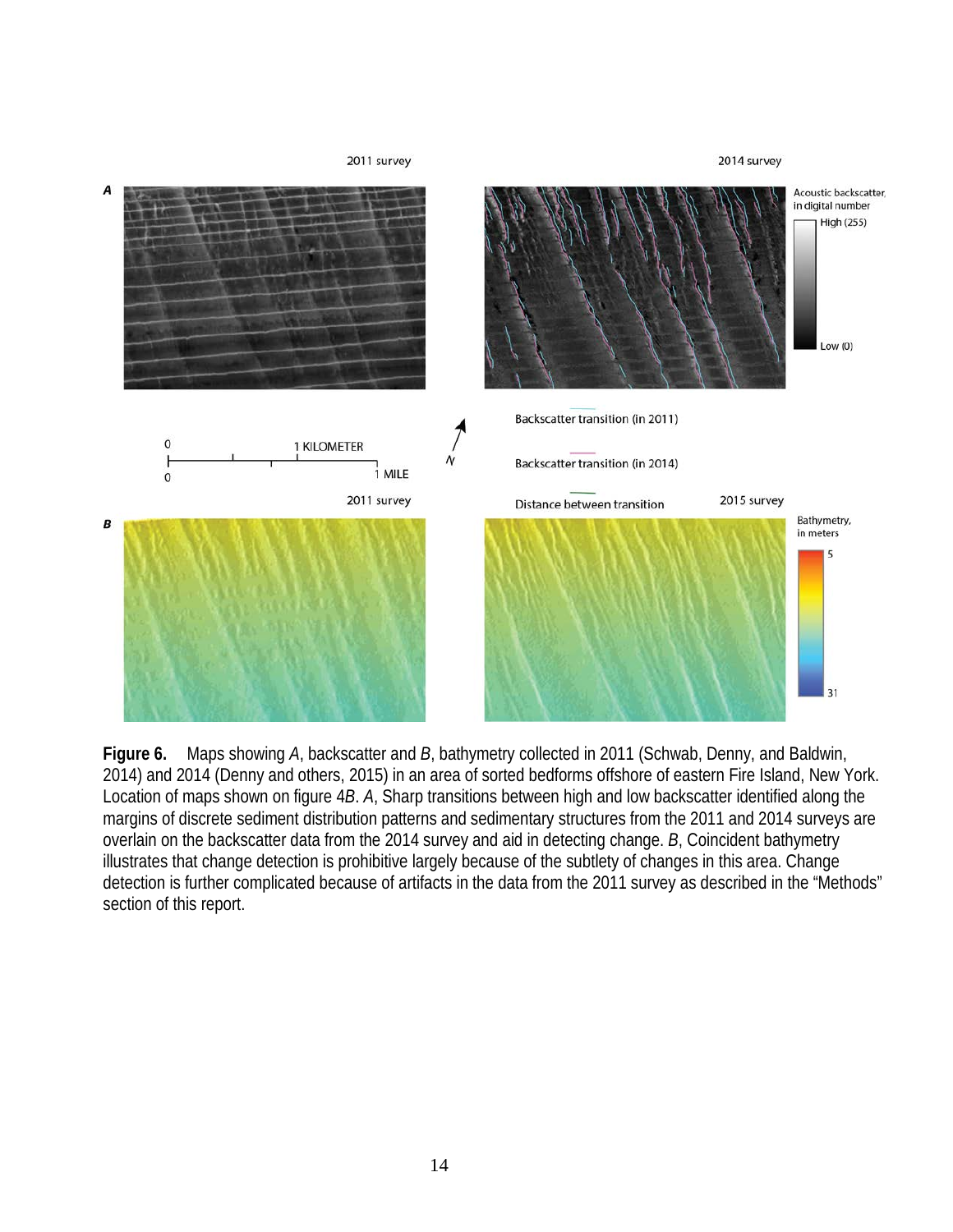

**Figure 7.** Map showing change in modern sediment thickness in meters between the 2011 (Schwab, Baldwin, and Denny, 2014) and 2014 surveys. A vertical resolution of 20 centimeters (cm) is assumed for the sediment volume calculation because of the resolution limits of the seismic system used. However, the change in sediment thickness is displayed with a less conservative estimate of 10 cm to better illustrate the sediment flux patterns. It is assumed that the majority of this change was a result of Hurricane Sandy.